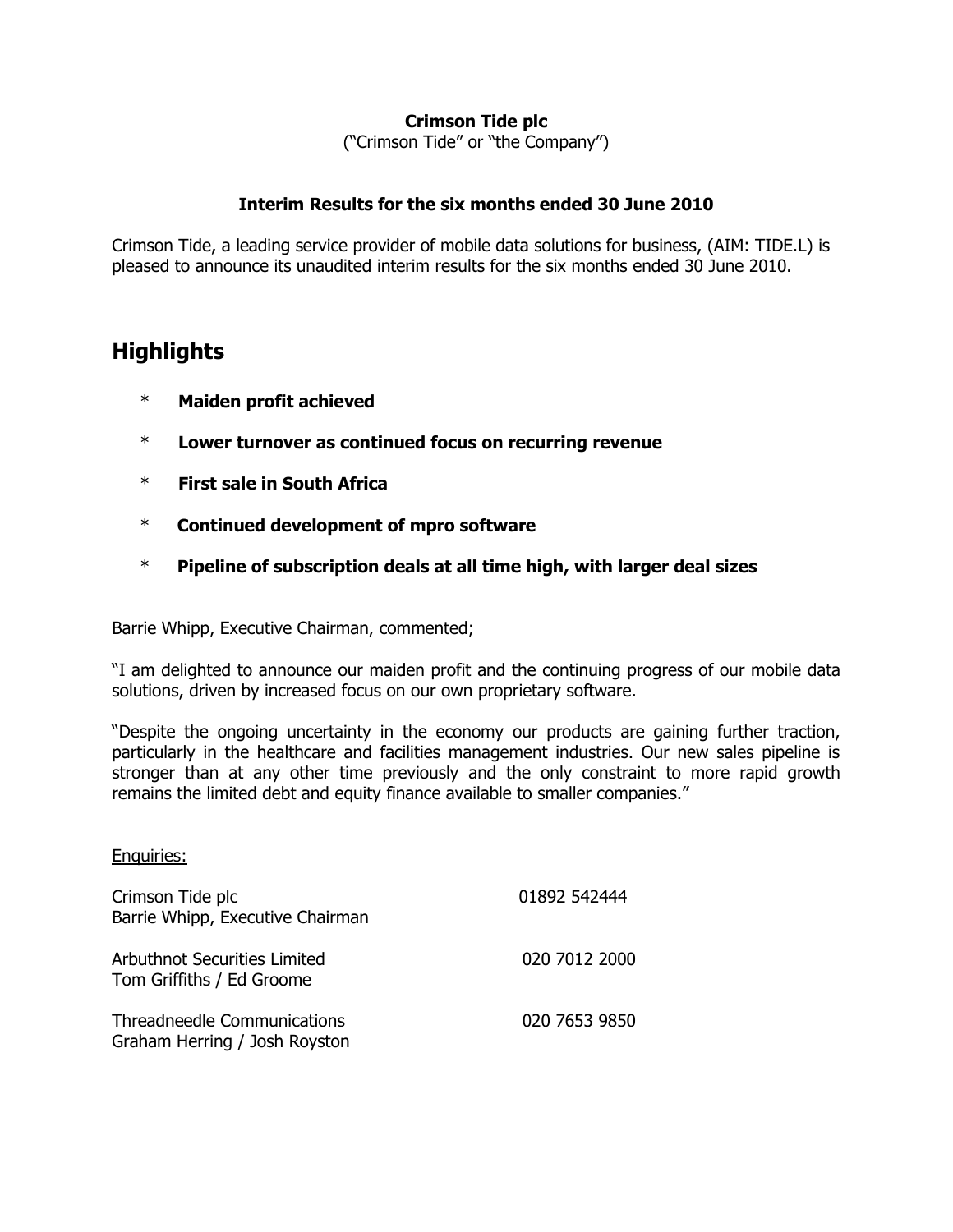### **Chairman's Statement**

I am pleased to report the results for Crimson Tide plc for the 6 months ended 30 June 2010 which have seen the company report a small profit before tax for the first time since listing on AIM.

We continue to make progress with our range of mobile data solutions and remain convinced that there is a significant market for our subscription based solutions. We have continued to offer consultative software work to provide working capital for those solutions. Turnover is lower in this half year due to our continued focus on recurring revenue.

Of particular importance is the Company's continuing investment in its proprietary software. We have spent a significant amount of time on proprietary solutions in facilities management and healthcare which enables us to roll out solutions faster. Our mpro3qx product is, in the Directors' opinion, now a world class solution, capable of being supplied in many geographic markets without additional customisation. This has been evidenced recently by our first sale in South Africa and we have now contracted with a second South African organisation.

Our healthcare solutions are now in use within the NHS environment as well as in patients' homes. We have made significant progress in our nursing applications and the market for these solutions is considerable.

The economy is still challenging, both in the UK and Ireland, but there is no doubt that the market for our solutions is large, that awareness of Crimson Tide is increasing, and that our proprietary products are ready for market.

Our new partner channel is still in its early stages. Initially, the complexity of some of our solutions meant that it took more time to educate our dealers. We have dealt with this by standardising our products and the dealer pipeline is very promising.

The lack of debt funding to smaller companies continues to limit our ability to grow as fast as our market would allow. Shareholders will be aware that the availability of bank debt and/or equity finance to smaller companies is very limited and this has held back some of our growth plans. In this environment management has responded by controlling costs very tightly and ensuring that we retain the correct mix of business to ensure cash retention. This has been slightly at the expense of pushing forward with our mobile data solutions. However, the Directors believe that their decisions have been prudent in an uncertain economic environment.

The biggest asset of Crimson Tide is its staff, who continue to demonstrate great loyalty, commitment and enthusiasm and, in an environment where we ask even more of them they continue to respond. I thank them all for their efforts.

**Barrie Whipp** Executive Chairman 28 September 2010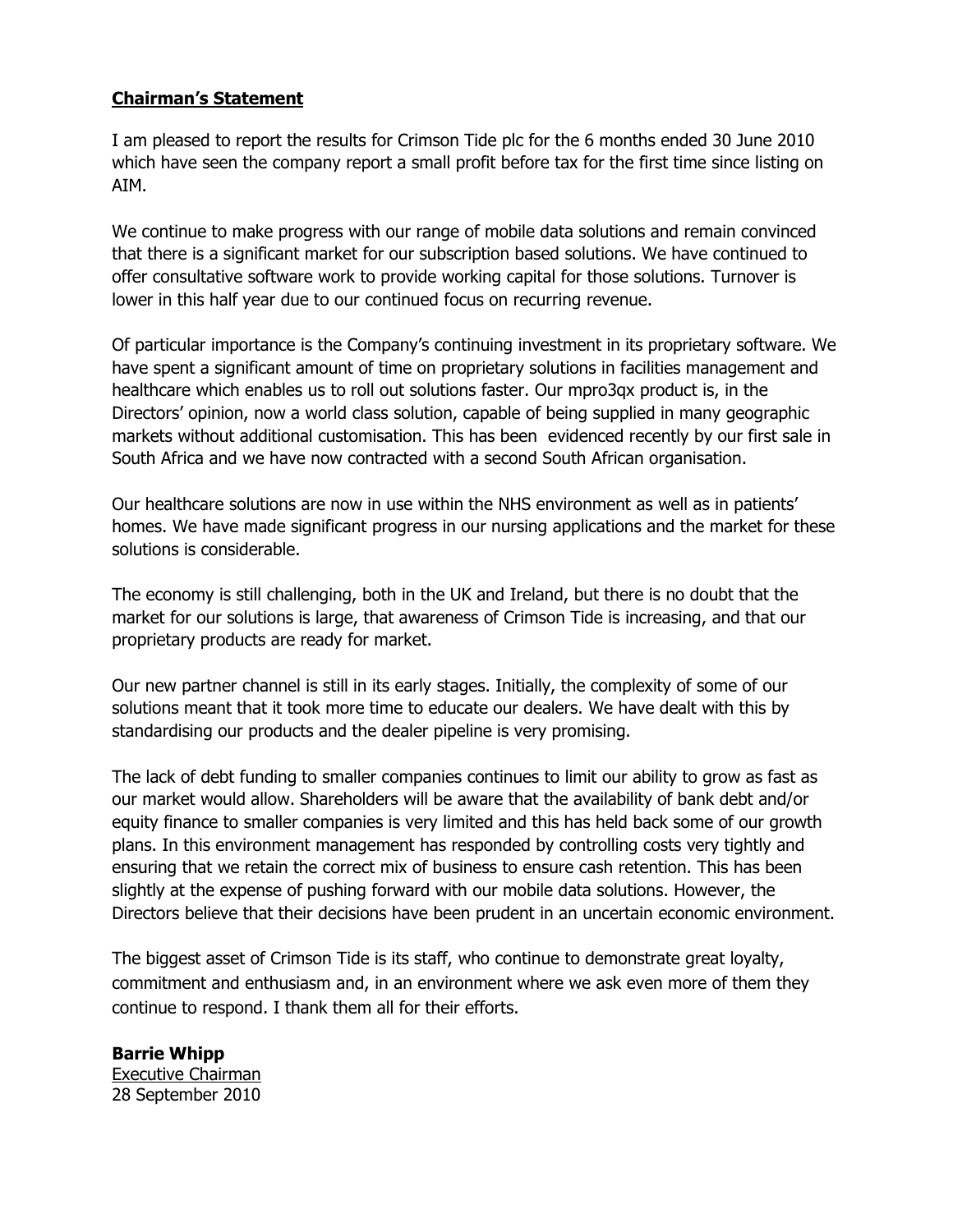## **Operating and Financial Review**

I am pleased to report our positive progress continues with a profit before tax for the first time since coming to AIM, in the face of continuing difficult economic conditions and limited working capital, discussed in more detail below.

### OPERATING REVIEW

The main focus of Crimson Tide continues to be growing the subscriber base of customers using our now standardised mobility solutions, particularly in the facilities management and healthcare sectors. As we have continued to develop and improve our intellectual property, the sales process has become shorter with the benefits of our software applications more easily understood by both potential customers and our growing sales channel of dealers.

It is worth reminding shareholders that our subscription customers typically sign three year agreements. The customer immediately profits from the efficiency and productivity gains achieved by using our solution on a pda, smartphone or ruggedised device also supplied by us, without incurring the normal up-front capital costs associated with IT solutions. Crimson Tide must finance this initial expense, so it remains essential that until our mature subscriber base is sufficiently material to fund growth with operating cashflows, the business must have adequate financial resources available if it is to satisfy current demand. We have an immediate pipeline of 1,000 additional subscribers capable of adding £250k to our bottom line on an annualised basis but insufficient finance to be able to roll these out in a short time frame. In my last operating review for shareholders, I advised finding suitable finance was our greatest challenge; it remains so.

Beyond the immediate impending subscribers, the pipeline of prospective customers continues to grow. We are extremely encouraged that our solutions are in such demand and until the finance question is resolved, and we are convinced it will be, the management team will continue to divert some of our developer resource to consultancy work to generate cash to help fund new subscribers.

### FINANCIAL REVIEW

The business has maintained its strategy, adopted last year, to move away from high revenue but low margin reselling activities. Accordingly, first half revenues of £733k are slightly down on the same period last year but up on the second half 2009 total £708k. Gross margins have improved as a result to 68% in the first six months of 2010, up from 64% in 2009.

Operating and financing costs are down on the same period last year, leaving the business with a small profit of £1k verses a first half 2009 loss before tax of £35k.

Shareholders should note that the total value of Intangible Fixed Assets in the Balance Sheet is mostly goodwill and only a small proportion represents the intellectual property value of our mobility solutions as we have prudently expensed each year the majority of the costs incurred to build our current software portfolio. This will benefit the business going forward as unlike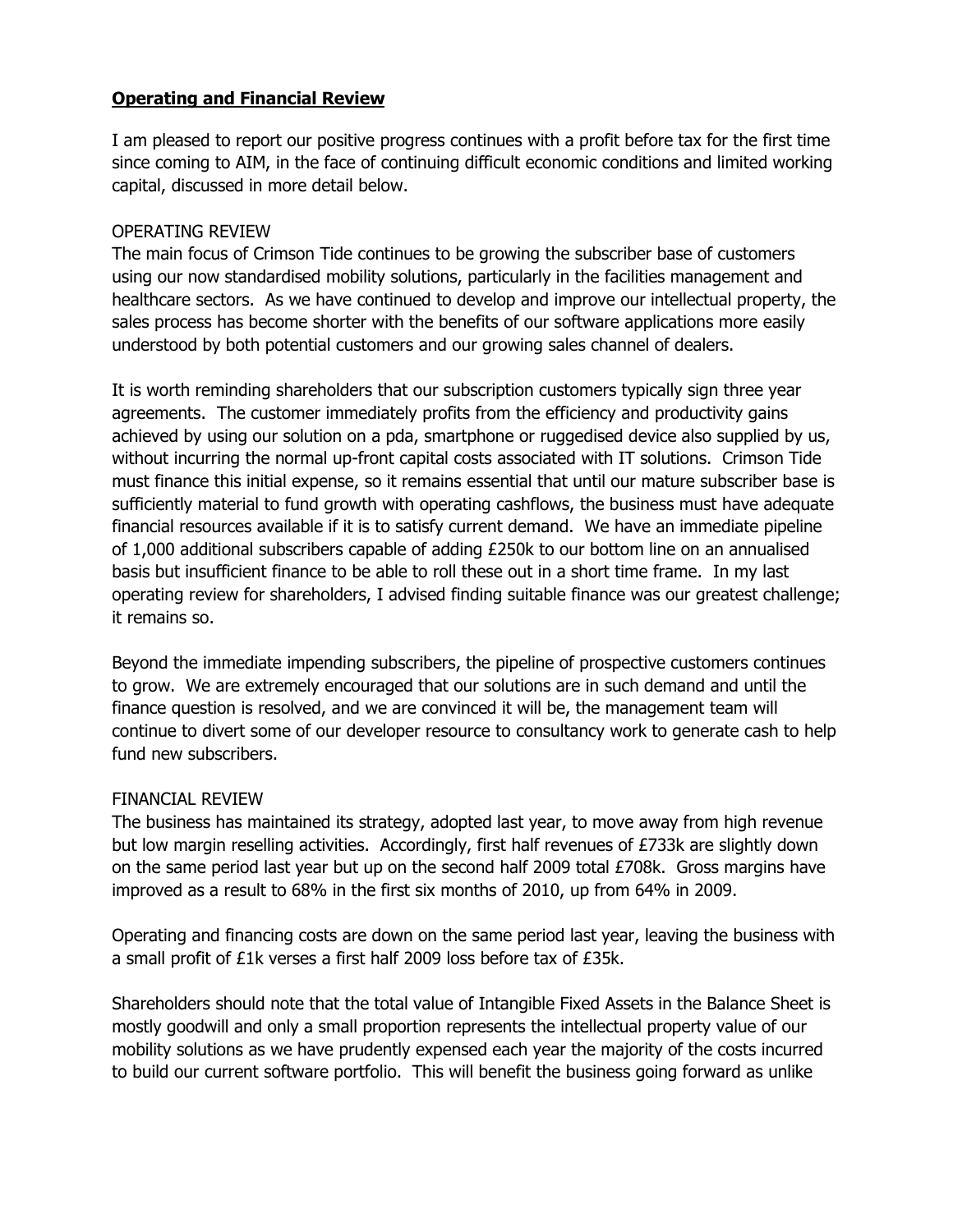many software suppliers, future amortisation will not materially affect our results. All our accounting policies can be found in the notes to the 2009 Consolidated Financial Statements.

### FUTURE PROSPECTS

Our mobile solutions are more in demand today by potential customers than at any time previously. The extent to which we can capitalise in the short term on the position we have achieved is wholly dependent on the level of bank, other debt or capital facilities we can secure. The Board remain totally focused on the opportunities we now have with the single aim of accelerating the growth of our business as soon as feasible.

### **Stephen Goodwin**

Chief Executive 28 September 2010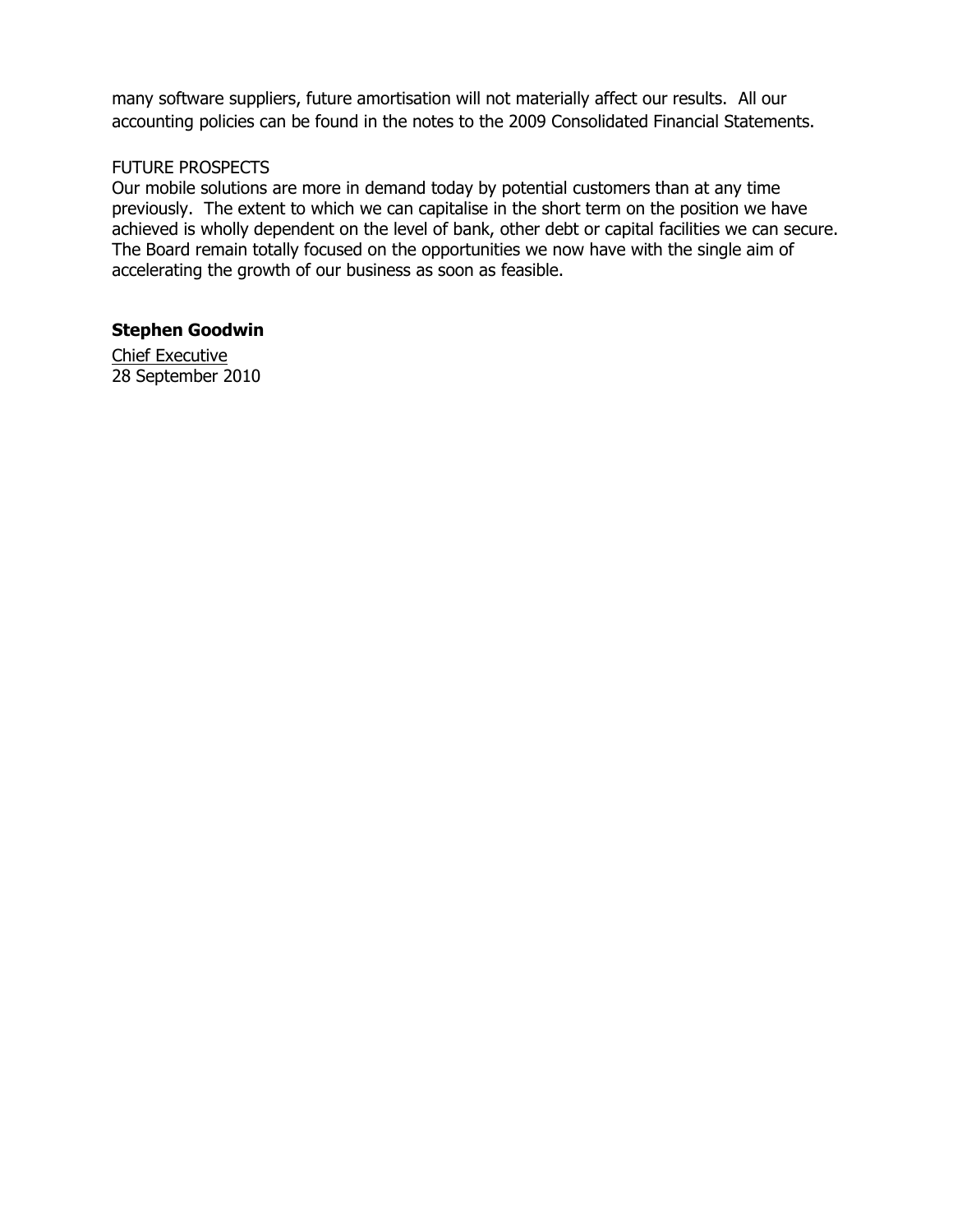# **Crimson Tide Plc**

## **Unaudited Consolidated Income Statement for the 6 months to 30 June 2010**

|                                                                            | <b>Unaudited</b><br><b>6 Months</b><br>ended<br>30 June<br>2010 | <b>Unaudited</b><br><b>6 Months</b><br>ended<br>30 June<br>2009 | <b>Audited</b><br><b>12 Months</b><br>ended 31<br><b>December</b><br>2009 |
|----------------------------------------------------------------------------|-----------------------------------------------------------------|-----------------------------------------------------------------|---------------------------------------------------------------------------|
|                                                                            | £000                                                            | £000                                                            | £000                                                                      |
| Revenue                                                                    | 733                                                             | 753                                                             | 1,461                                                                     |
| Cost of Sales                                                              | (236)                                                           | (221)                                                           | (526)                                                                     |
| <b>Gross Profit</b>                                                        | 497                                                             | 532                                                             | 935                                                                       |
| Total operating expenses                                                   | (479)                                                           | (519)                                                           | (910)                                                                     |
| Earnings before interest, tax, depreciation &<br>amortisation              | 18                                                              | 13                                                              | 25                                                                        |
| Depreciation of fixed assets                                               | (5)                                                             | (6)                                                             | (12)                                                                      |
| Amortisation of intangible assets                                          | (5)                                                             | (22)                                                            | (34)                                                                      |
| Profit/(loss) from operations                                              | 8                                                               | (15)                                                            | (21)                                                                      |
| Interest income                                                            |                                                                 |                                                                 |                                                                           |
| Interest payable and similar charges                                       | (7)                                                             | (20)                                                            | (46)                                                                      |
| Profit/(loss) before taxation                                              | 1                                                               | (35)                                                            | (67)                                                                      |
| Tax on profit/(loss) on ordinary activities                                |                                                                 |                                                                 |                                                                           |
| Profit/(loss) for the year attributable to equity<br>holders of the parent | $\mathbf 1$                                                     | (35)                                                            | (67)                                                                      |
| Profit/(loss) per share                                                    |                                                                 |                                                                 |                                                                           |
| Basic and diluted profit/(loss) per Ordinary Share                         | 0.00 <sub>p</sub>                                               | (0.01p)                                                         | (0.02p)                                                                   |

All amounts relate to continuing activities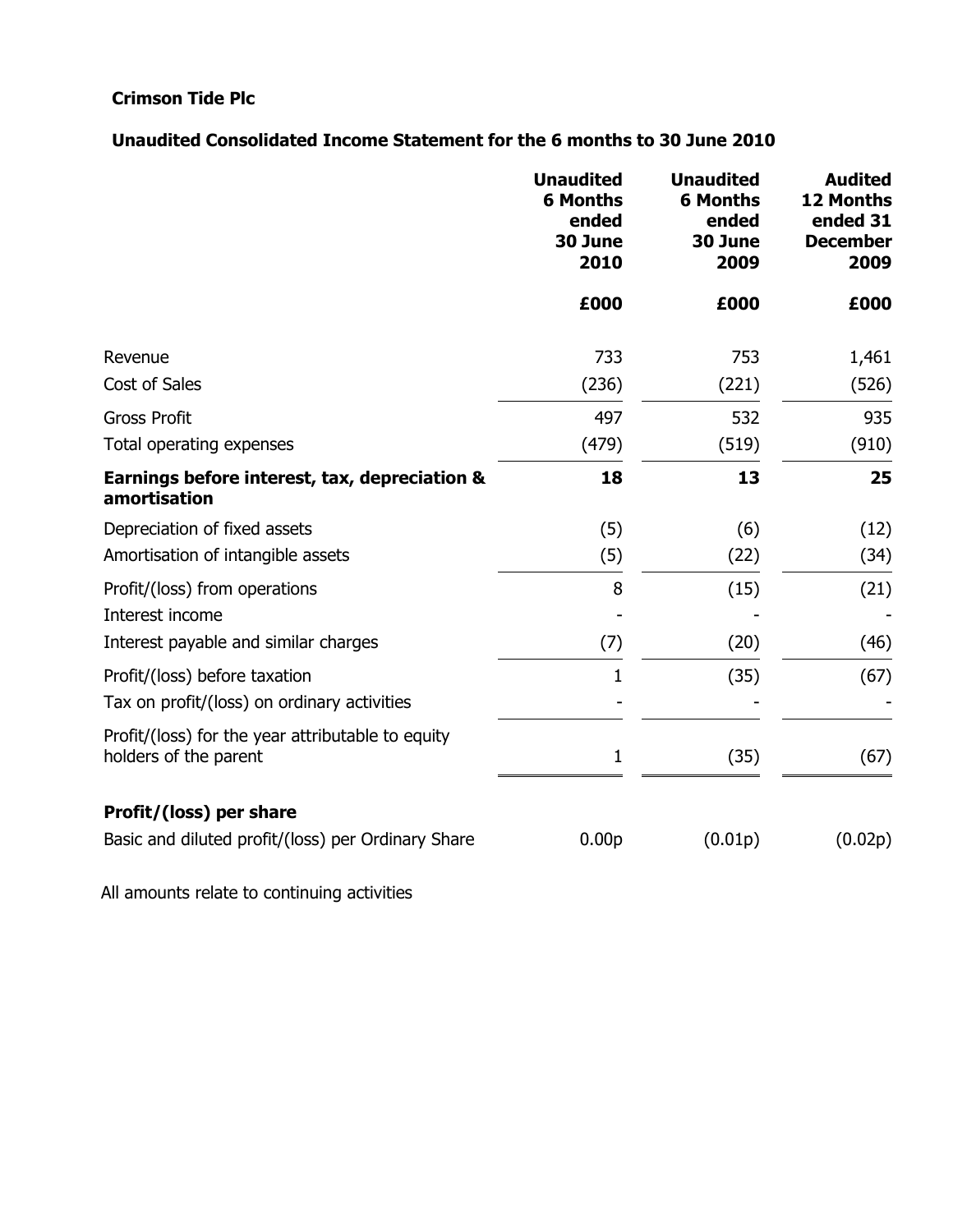### **Unaudited Consolidated Statement of Comprehensive Income for the 6 months to 30 June 2010**

|                                                                                                   | <b>Unaudited</b><br><b>6 Months</b><br>ended<br>30 June<br>2010 | <b>Unaudited</b><br><b>6 Months</b><br>ended<br>30 June<br>2009 | <b>Audited</b><br><b>12 Months</b><br>ended 31<br><b>December</b><br>2009 |
|---------------------------------------------------------------------------------------------------|-----------------------------------------------------------------|-----------------------------------------------------------------|---------------------------------------------------------------------------|
|                                                                                                   | £000                                                            | £000                                                            | £000                                                                      |
| Currency translation difference on overseas<br>operation                                          | (8)                                                             | 32                                                              | 1                                                                         |
| Comprehensive income recognised directly in<br>equity                                             | (8)                                                             | 32                                                              | 1                                                                         |
| Profit/(loss) for the period                                                                      | 1                                                               | (35)                                                            | (67)                                                                      |
| Total comprehensive loss recognised in the period<br>and attributable to equity holders of parent | (7)                                                             | (3)                                                             | (66)                                                                      |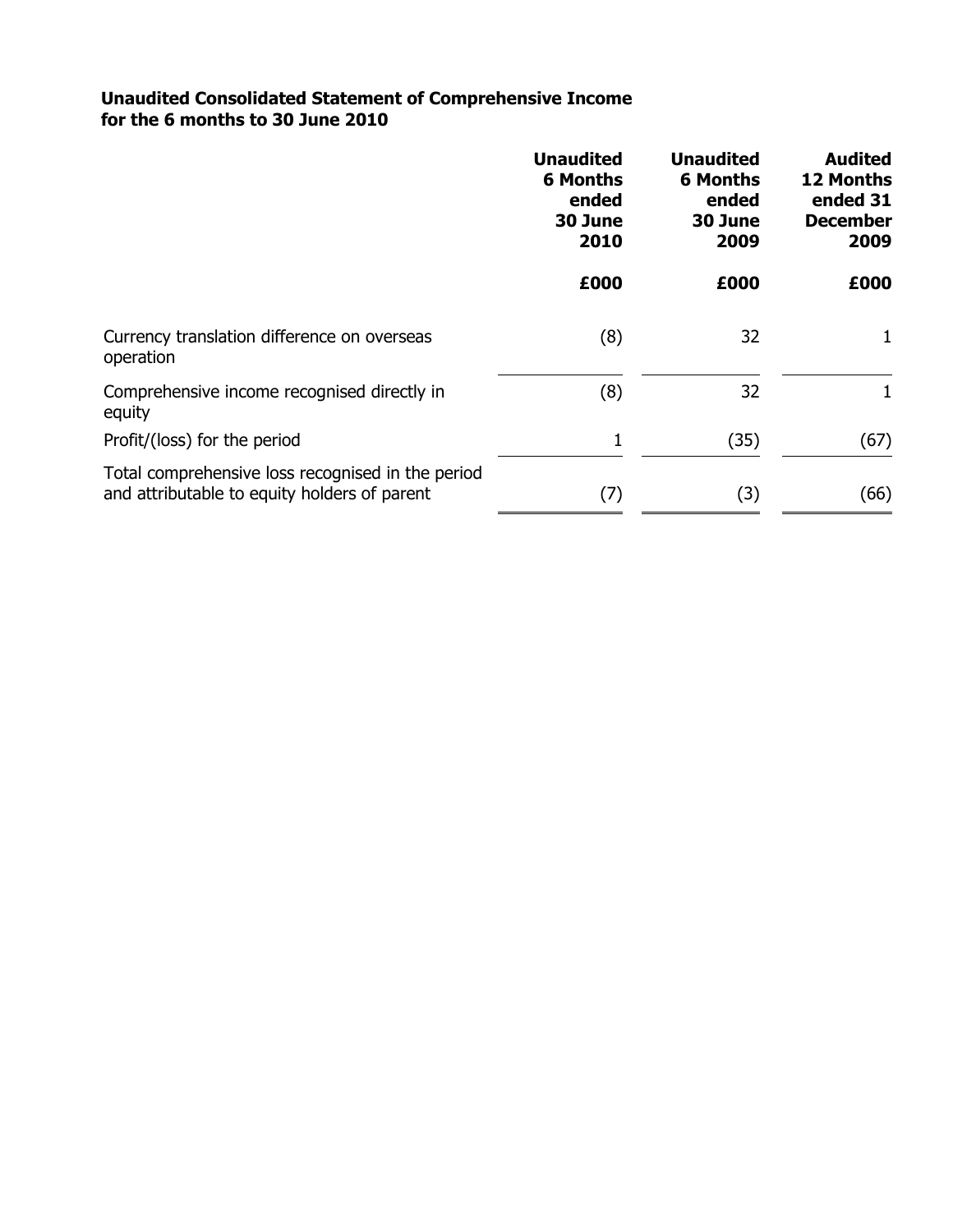# **Unaudited Consolidated Statement Of Financial Position at 30 June 2010**

|                                                                  | <b>Unaudited</b><br>As at<br>30 June<br>2010<br>£000 | <b>Unaudited</b><br>As at<br>30 June<br>2009<br>£000 | <b>Audited</b><br><b>As at 31</b><br><b>December</b><br>2009<br>£000 |
|------------------------------------------------------------------|------------------------------------------------------|------------------------------------------------------|----------------------------------------------------------------------|
| <b>Fixed Assets</b>                                              |                                                      |                                                      |                                                                      |
| Intangible assets                                                | 915                                                  | 903                                                  | 868                                                                  |
| Equipment, fixtures & fittings                                   | 12                                                   | 22                                                   | 17                                                                   |
|                                                                  | 927                                                  | 925                                                  | 885                                                                  |
| <b>Current Assets</b><br>Inventories                             | 34                                                   | 34                                                   | 33                                                                   |
| Trade and other receivables                                      | 416                                                  | 454                                                  | 449                                                                  |
| Cash and cash equivalents                                        | 28                                                   | 18                                                   | 96                                                                   |
| <b>Total current assets</b>                                      | 478                                                  | 506                                                  | 578                                                                  |
| <b>Total assets</b>                                              | 1,405                                                | 1,431                                                | 1,463                                                                |
| <b>Equity and liabilities</b>                                    |                                                      |                                                      |                                                                      |
| <b>Equity</b>                                                    |                                                      |                                                      |                                                                      |
| Share capital                                                    | 6,210                                                | 6,070                                                | 6,210                                                                |
| Capital redemption reserve                                       | 49                                                   | 49                                                   | 49                                                                   |
| Share premium                                                    | 1,124                                                | 1,058                                                | 1,124                                                                |
| Other reserves                                                   | 423                                                  | 462                                                  | 431                                                                  |
| Reverse acquisition reserve                                      | (5,244)                                              | (5,244)                                              | (5,244)                                                              |
| Retained earnings                                                | (1, 916)                                             | (1,885)                                              | (1, 917)                                                             |
| <b>Total Equity</b>                                              | 646                                                  | 510                                                  | 653                                                                  |
| <b>Creditors</b><br>Amounts falling due within one year          | 465                                                  | 870                                                  | 528                                                                  |
| <b>Creditors</b><br>Amounts falling due after more than one year | 294                                                  | 51                                                   | 282                                                                  |
| <b>Total liabilities</b>                                         | 759                                                  | 921                                                  | 810                                                                  |
| <b>Total equity and liabilities</b>                              | 1,405                                                | 1,431                                                | 1,463                                                                |
|                                                                  |                                                      |                                                      |                                                                      |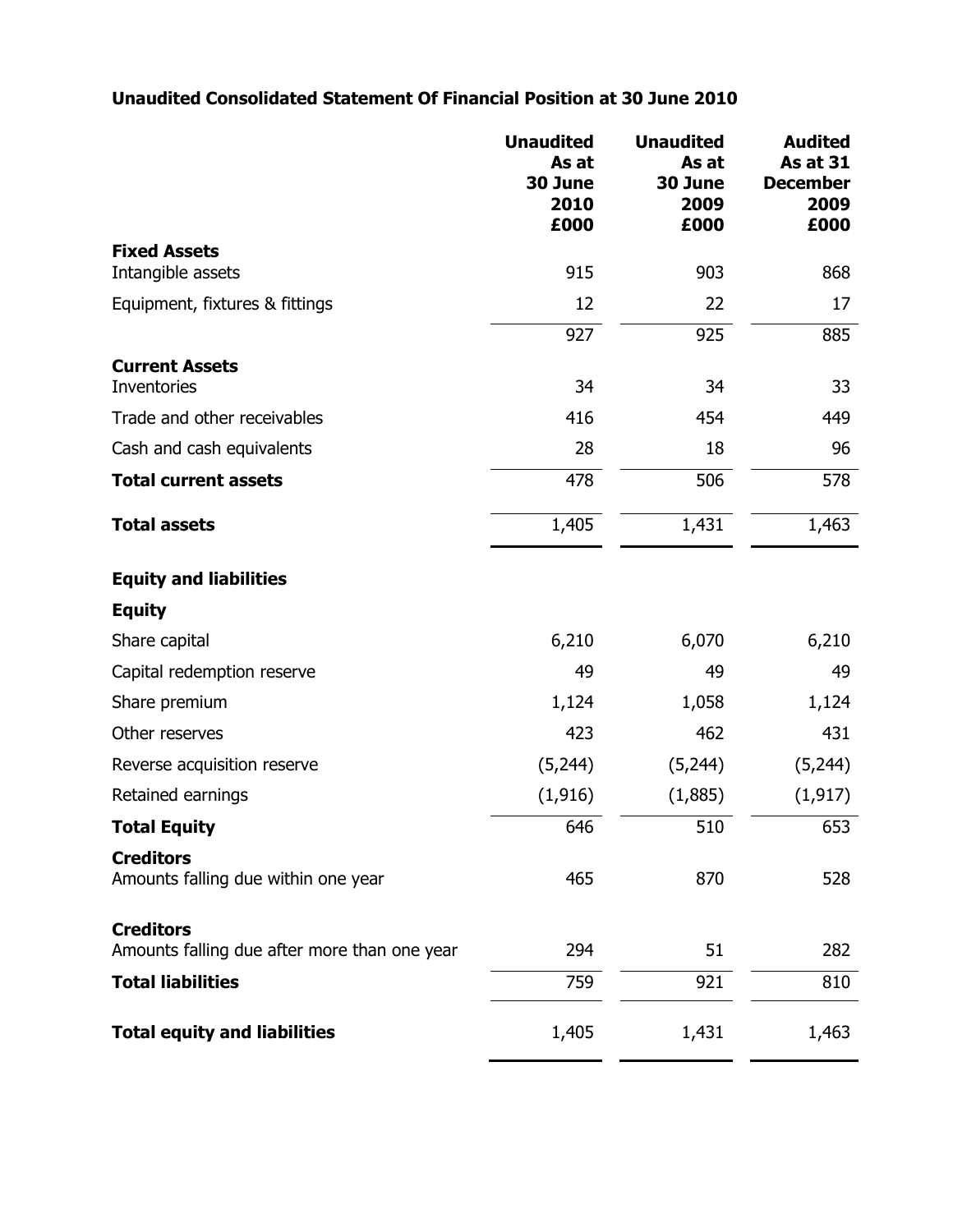# **Unaudited Consolidated Statement Of Changes In Equity at 30 June 2010**

|                                                       | <b>Share</b><br>capital<br>£000 | <b>Capital</b><br>redemp-<br>tion<br>reserve<br>£000 | <b>Share</b><br>premium<br>£000 | <b>Other</b><br>reserves<br>£000 | <b>Reverse</b><br>acquis-<br>ition<br>reserve<br>£000 | <b>Retained</b><br>earnings<br>£000 | <b>Total</b><br>£000 |
|-------------------------------------------------------|---------------------------------|------------------------------------------------------|---------------------------------|----------------------------------|-------------------------------------------------------|-------------------------------------|----------------------|
| Balance at 31<br>December 2008<br>Loss for the period | 6,070                           | 49<br>$\overline{\phantom{0}}$                       | 1,058                           | 430<br>$\overline{\phantom{a}}$  | (5,244)                                               | (1,850)<br>(35)                     | 513<br>(35)          |
| Translation<br>movement                               |                                 |                                                      |                                 | 32                               |                                                       |                                     | 32                   |
| <b>Balance at</b><br>30 June 2009                     | 6,070                           | 49                                                   | 1,058                           | 462                              | (5, 244)                                              | (1,885)                             | 510                  |
|                                                       |                                 |                                                      |                                 |                                  |                                                       |                                     |                      |
| Balance at 31<br>December 2009                        | 6,210                           | 49                                                   | 1,124                           | 431                              | (5,244)                                               | (1, 917)                            | 653                  |
| Profit for the<br>period                              |                                 |                                                      |                                 |                                  |                                                       | 1                                   | $\mathbf{1}$         |
| Translation<br>movement                               |                                 |                                                      |                                 | (8)                              |                                                       |                                     | (8)                  |
| <b>Balance at</b><br>30 June 2010                     | 6,210                           | 49                                                   | 1,124                           | 423                              | (5,244)                                               | (1, 916)                            | 646                  |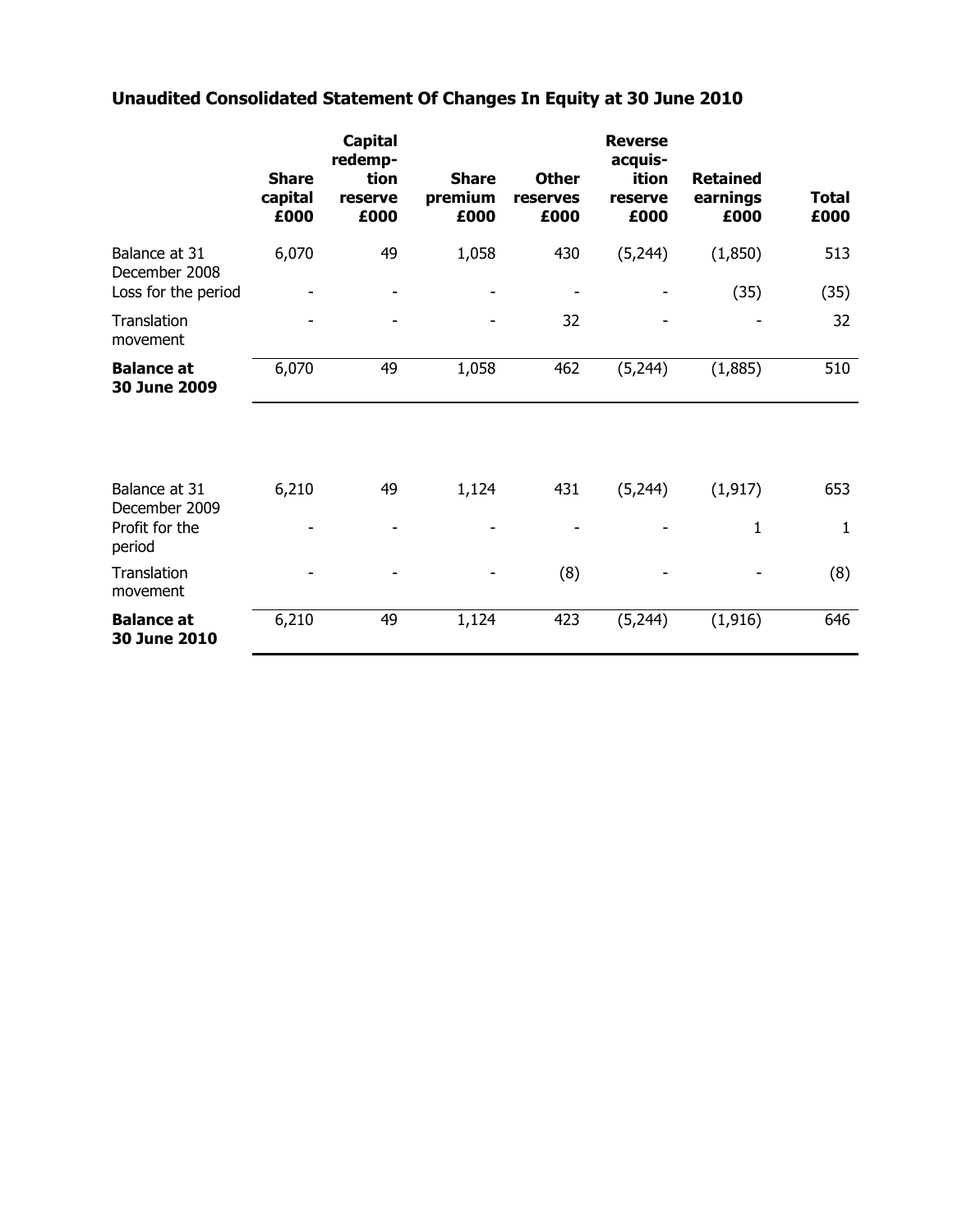# **Unaudited Consolidated Statement Of Cashflows for the 6 months to 30 June 2010**

|                                                                                          | <b>Unaudited</b><br><b>6 Months</b><br>ended<br>30 June<br>2010<br>£000 | <b>Unaudited</b><br><b>6 Months</b><br>ended<br>30 June<br>2009<br>£000 | <b>Audited</b><br>12 Months<br>ended<br>31<br><b>December</b><br>2009<br>£000 |
|------------------------------------------------------------------------------------------|-------------------------------------------------------------------------|-------------------------------------------------------------------------|-------------------------------------------------------------------------------|
| <b>Cash flows from operating activities</b><br>Profit/(loss) from operations             | 8                                                                       | (15)                                                                    | (21)                                                                          |
| Adjustments for:                                                                         |                                                                         |                                                                         |                                                                               |
| Amortisation of Intangible Assets                                                        | 5                                                                       | 22                                                                      | 33                                                                            |
| Depreciation of equipment, fixtures and fittings                                         | 5                                                                       | 6                                                                       | 12                                                                            |
| Operating cash flows before movement in<br>working capital and provisions                | 18                                                                      | 13                                                                      | 24                                                                            |
| (Increase)/Decrease in inventories                                                       | (1)                                                                     | 5                                                                       | 6                                                                             |
| Decrease in trade and other receivables                                                  | 33                                                                      | 143                                                                     | 148                                                                           |
| Decrease in trade and other payables                                                     | (67)                                                                    | (171)                                                                   | (176)                                                                         |
| Cash (used)/generated in operations                                                      | (17)                                                                    | (10)                                                                    | $\overline{2}$                                                                |
| Income taxes paid                                                                        |                                                                         |                                                                         |                                                                               |
| Net cash (used)/generated in operating<br>activities                                     | (17)                                                                    | (10)                                                                    | 2                                                                             |
| Cash flows used in investing activities<br>Purchase of fixed assets<br>Interest received | (52)                                                                    | (5)                                                                     | (75)                                                                          |
| Net cash used in investing activities                                                    | (52)                                                                    | (5)                                                                     | (75)                                                                          |
| <b>Cash flows from financing activities</b>                                              |                                                                         |                                                                         |                                                                               |
| Net proceeds on issues of shares<br>Interest paid                                        | (7)                                                                     | (20)                                                                    | 206<br>(8)                                                                    |
| Net increase/(decrease) in borrowings                                                    | 4                                                                       | (31)                                                                    | (59)                                                                          |
| Net cash (used in)/from financing<br>activities                                          | (3)                                                                     | (51)                                                                    | 139                                                                           |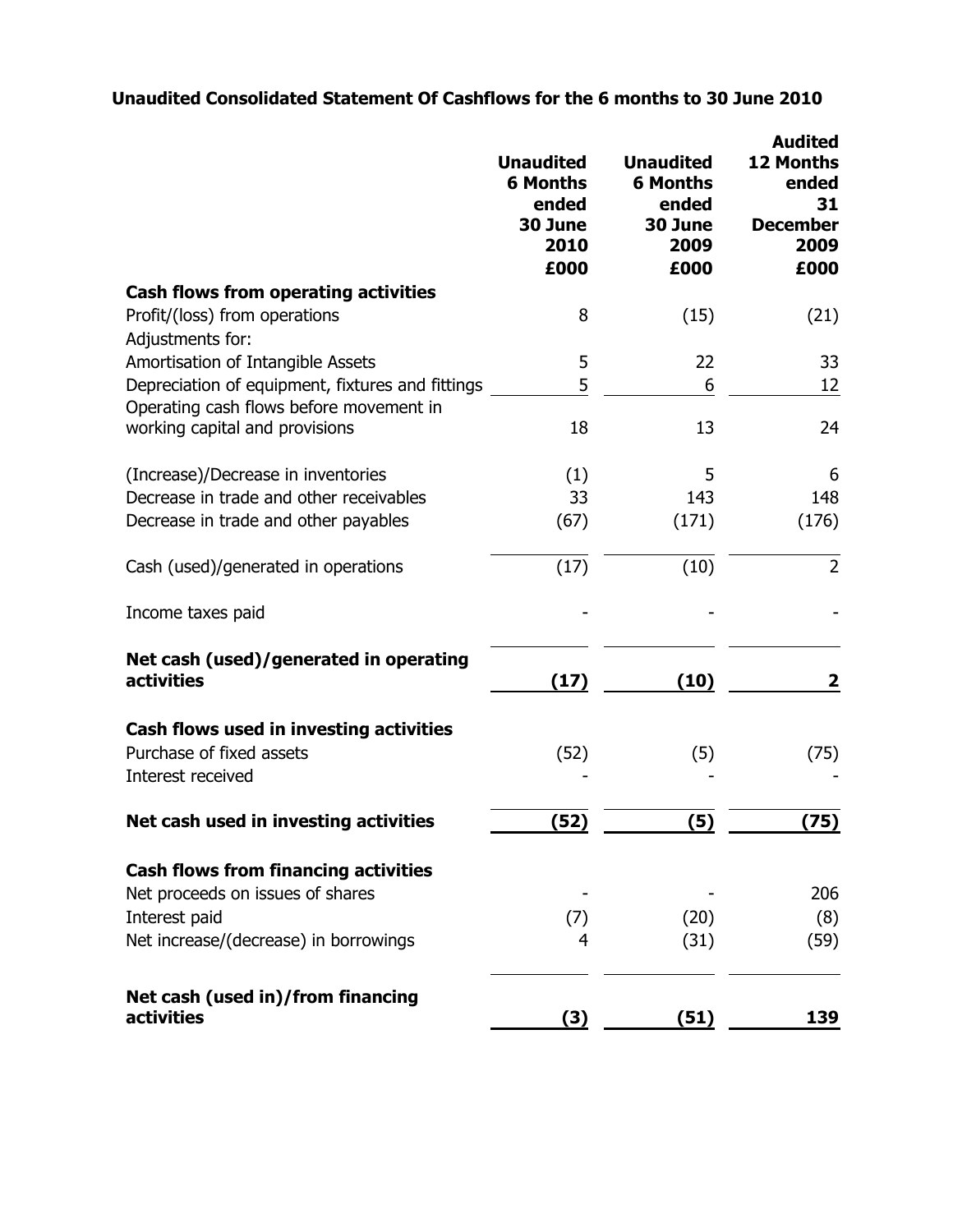| Net (decrease)/increase in cash and cash<br>equivalents | (72) | (66) | 66 |
|---------------------------------------------------------|------|------|----|
| Net cash and cash equivalents at beginning of<br>period | 77   | 11   | 11 |
| Net cash and cash equivalents at end of<br>period       | 5    | (55) | 77 |

### **Crimson Tide Plc**

### **Notes to the Unaudited Interim Results for the 6 months ended 30 June 2010**

### **1. Basis of preparation of interim report**

The information for the period ended 30 June 2010 does not constitute statutory accounts as defined in section 434 of the Companies Act 2006. It has been prepared in accordance with the accounting policies set out in, and is consistent with, the audited financial statements for the twelve months ended 31 December 2009. A copy of the statutory accounts for that period has been delivered to the Registrar of Companies. The auditor's report on those accounts was unqualified and did not contain statements under Section 498 (2) or (3) of the Companies Act 2006.

### **2. Earnings per share**

The calculation of the basic profit/(loss) per share is based on the profit attributable to ordinary shareholders and the weighted average number of ordinary shares in issue during the period.

The calculation of the diluted profit/(loss) per share is based on the profit per share attributable to ordinary shareholders and the weighted average number of ordinary shares that would be in issue, assuming conversion of all dilutive potential ordinary shares into ordinary shares. Due to the Company's average share price during the period of 1.10p being less than the exercise price of outstanding share options, none of the outstanding options are considered to be dilutive.